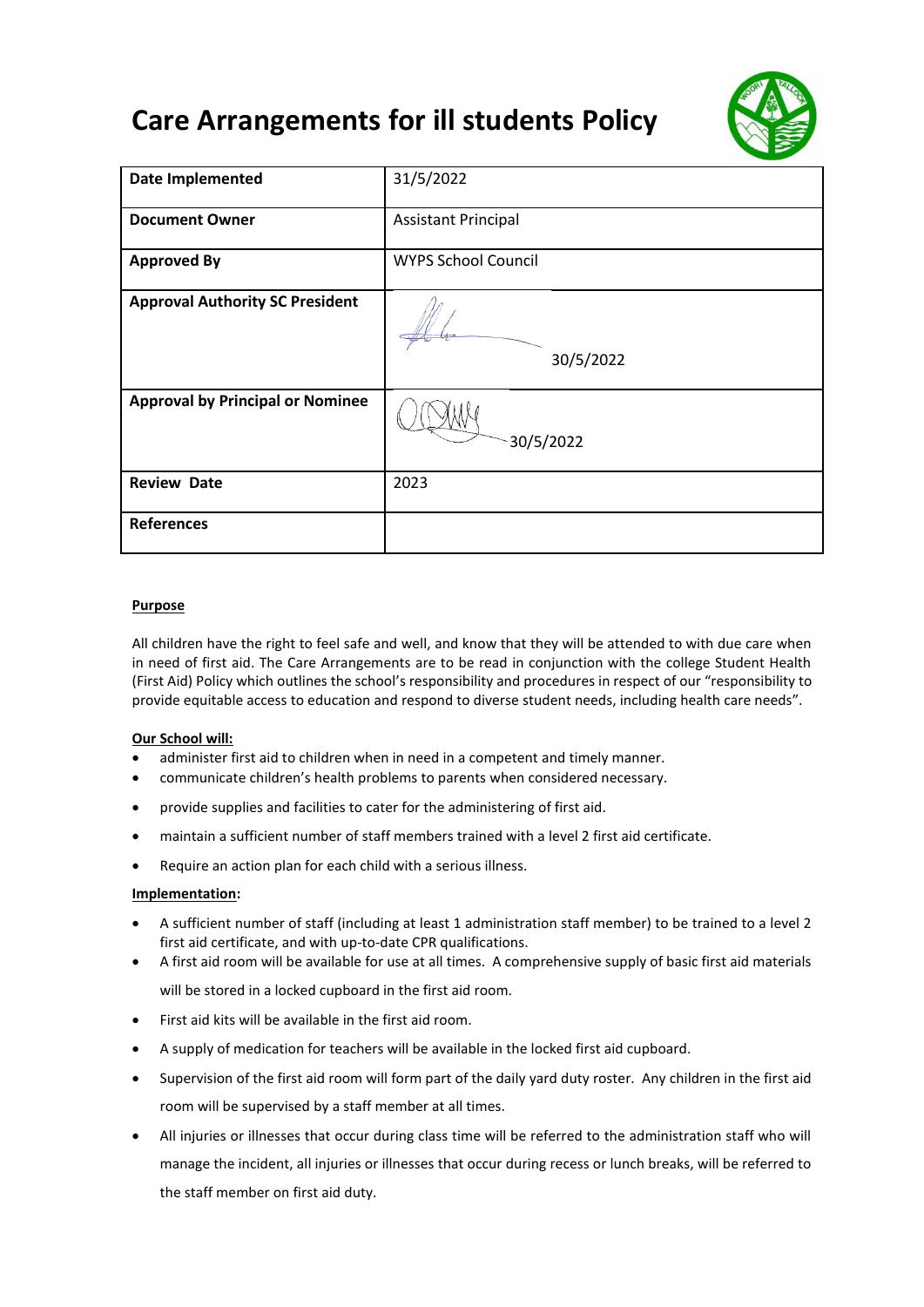- A confidential up-to-date register located in the first aid room will be kept of all injuries or illnesses experienced by children that require first aid.
- A supply of protective disposable gloves will be available for use by staff.
- Minor injuries only will be treated by staff members on duty, while more serious injuries-including those requiring parents to be notified or suspected treatment by a doctor - require a level 2 first aid trained staff member to provide first aid.
- Any children with injuries involving blood must have the wound covered at all times.
- **No medication including headache tablets will be administered to children without the express written permission of parents or guardians (or at Principal's discretion)**
- Parents of all children who receive first aid will receive a completed form indicating the nature of the injury, any treatment given, and the name of the first aid officer providing the first aid. For more serious injuries/illnesses, the parents/guardians must be contacted by the first aid officer so that professional treatment may be organised. Any injuries to a child's head, face, neck or back must be reported to parents/guardian.
- Any student who is collected from school by parents/guardians as a result of an injury, or who is administered treatment by a doctor/hospital or ambulance officer as a result of an injury, or has an injury to the head, face, neck or back, or where the Principal (or delegate) considers the injury to be greater than "minor" will be reported on Department of Education Accident/Injury form LE375, and entered onto CASES.
- Parents of ill children will be contacted to take the children home.
- Parents who collect children from school for any reason (other than emergency) must sign the child out of the school in a register maintained in the school office.
- All teachers have the authority to call an ambulance immediately in an emergency. If the situation and time permit, a teacher may confer with others before deciding on an appropriate course of action.
- All school camps will have at least one Level 2 first aid trained staff member at all times.
- A comprehensive first aid kit will accompany all camps, along with a mobile phone.
- All children attending camps or excursions will have provided a signed medical form providing medical detail and giving teachers permission to contact a doctor or ambulance should instances arise where their child requires treatment. Copies of the signed medical forms are to be taken on camps and excursions, as well as kept at school.
- All children, especially those with a documented asthma management plan, will have access to Ventolin and a spacer at all times.
- A member of staff is to be responsible for the purchase and maintenance of first aid supplies, first aid kits, ice packs and the general upkeep of the first aid room.
- At the commencement of each year, requests for updated first aid information will be sent home including requests for any asthma, diabetes and anaphylaxis management plans, high priority medical forms, and reminders to parents of the policies and practices used by the school to manage first aid, illnesses and medications throughout the year.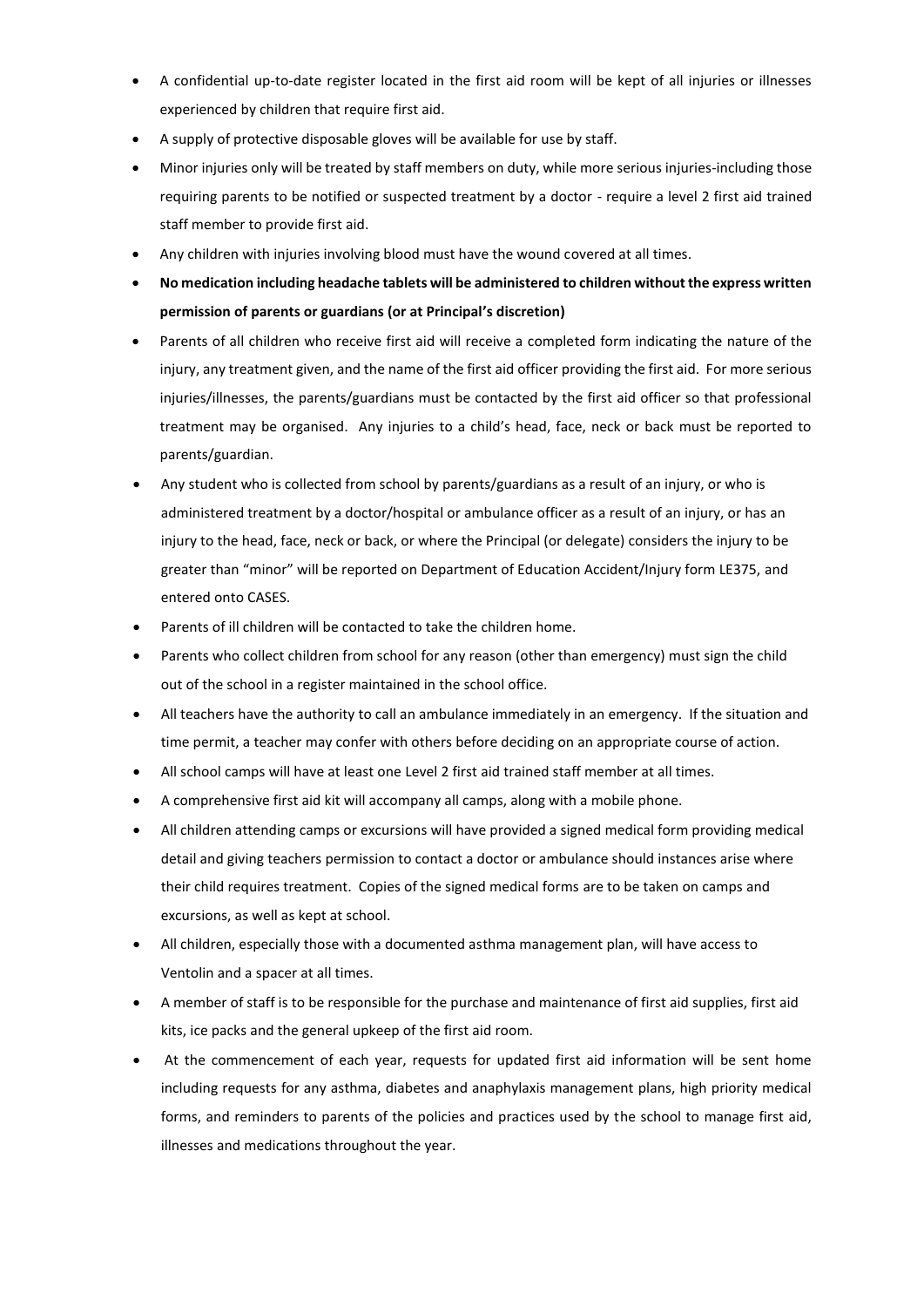- General organisational matters relating to first aid will be communicated to staff at the beginning of each year. Revisions of recommended procedures for administering asthma, diabetes and anaphylaxis medication will also be given at that time.
- It is recommended that all students have personal accident insurance and ambulance cover.

The attached Example proformas (Diabetes / Epilepsy) are also to be read in conjunction with the First Aid Policy which outlines the school's responsibility and procedures in respect of our "responsibility to provide equitable access to education and respond to diverse student needs, including health care needs". Confidential records of all students with specific health needs are maintained securely in the general office for reference as required. A First Aid Register is also maintained noting ailments and treatment for all presenting students.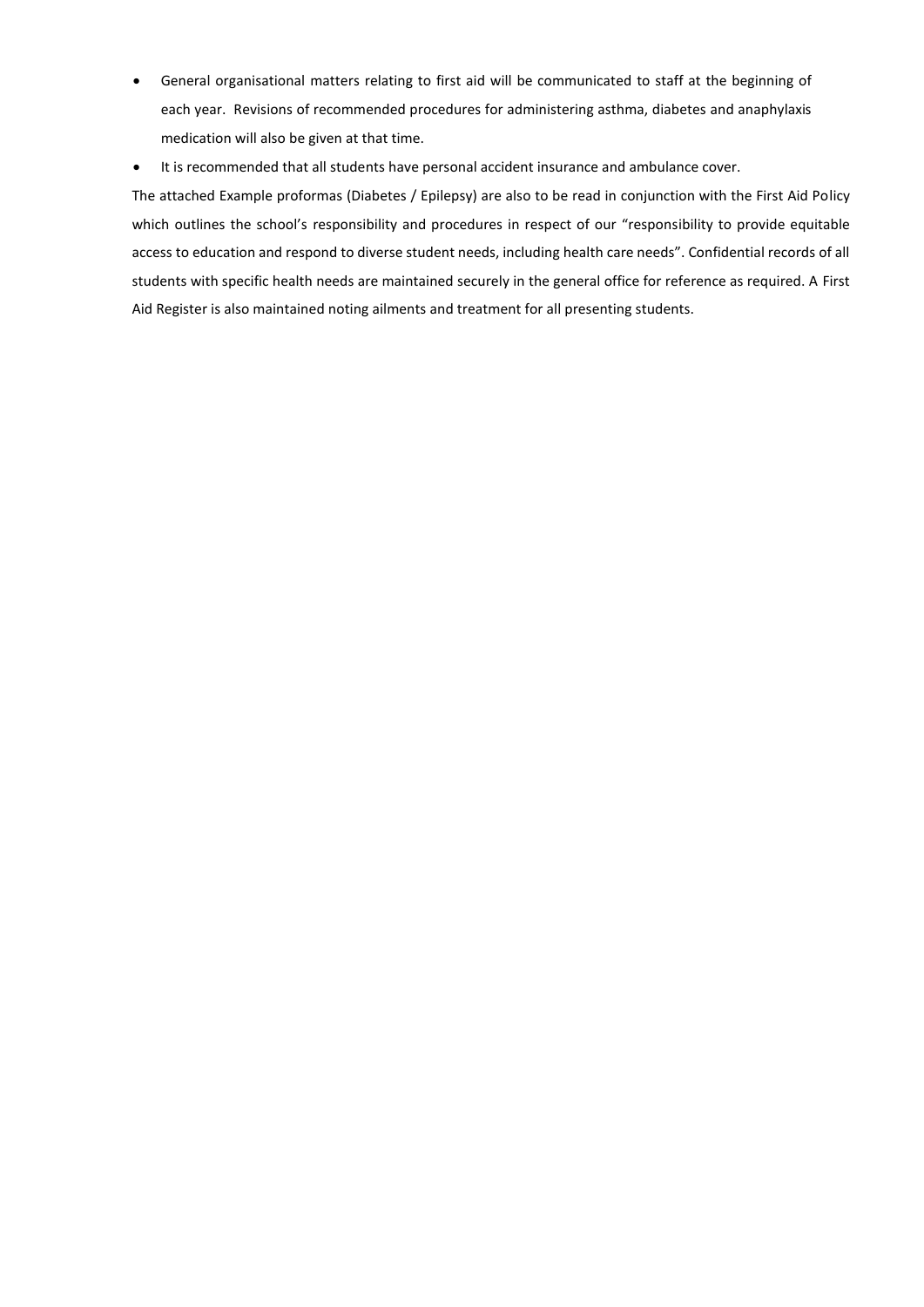# **Condition Specific Medical Advice Form**

for a student with Diabetes

**PLEASE SEE THE DIABETES PLAN FROM THE DOCTOR.** 

**WHEN THIS IS NOT AVAILABLE PLEASE USE THE BELOW PLAN**

**This form is to be completed by the student's medical/health practitioner providing a description of the health condition and first aid requirements for a student with a health condition. This form will assist the school in developing a Student Health Support Plan which outlines how the school will support the student's health care needs.**

**Name of School: WOORI YALLOCK PRIMARY SCHOOL**

**Student's Name:\_\_\_\_\_\_\_\_\_\_\_\_\_\_\_\_\_\_\_\_\_\_\_\_\_\_\_\_\_\_\_\_\_\_\_\_\_\_\_** 

**Date of Birth:\_\_\_\_\_\_\_\_\_\_\_**

**MedicAlert Number(if relevant): \_\_\_\_\_\_\_\_\_\_\_\_\_\_\_\_\_** 

**Review date for this form: \_\_\_\_\_\_\_\_\_\_\_\_\_\_\_\_\_\_\_\_\_\_\_**

Signature Principal: **William State of Principal** 

**Signature First Aide Officer:\_\_\_\_\_\_\_\_\_\_\_\_\_\_\_\_\_\_\_\_\_**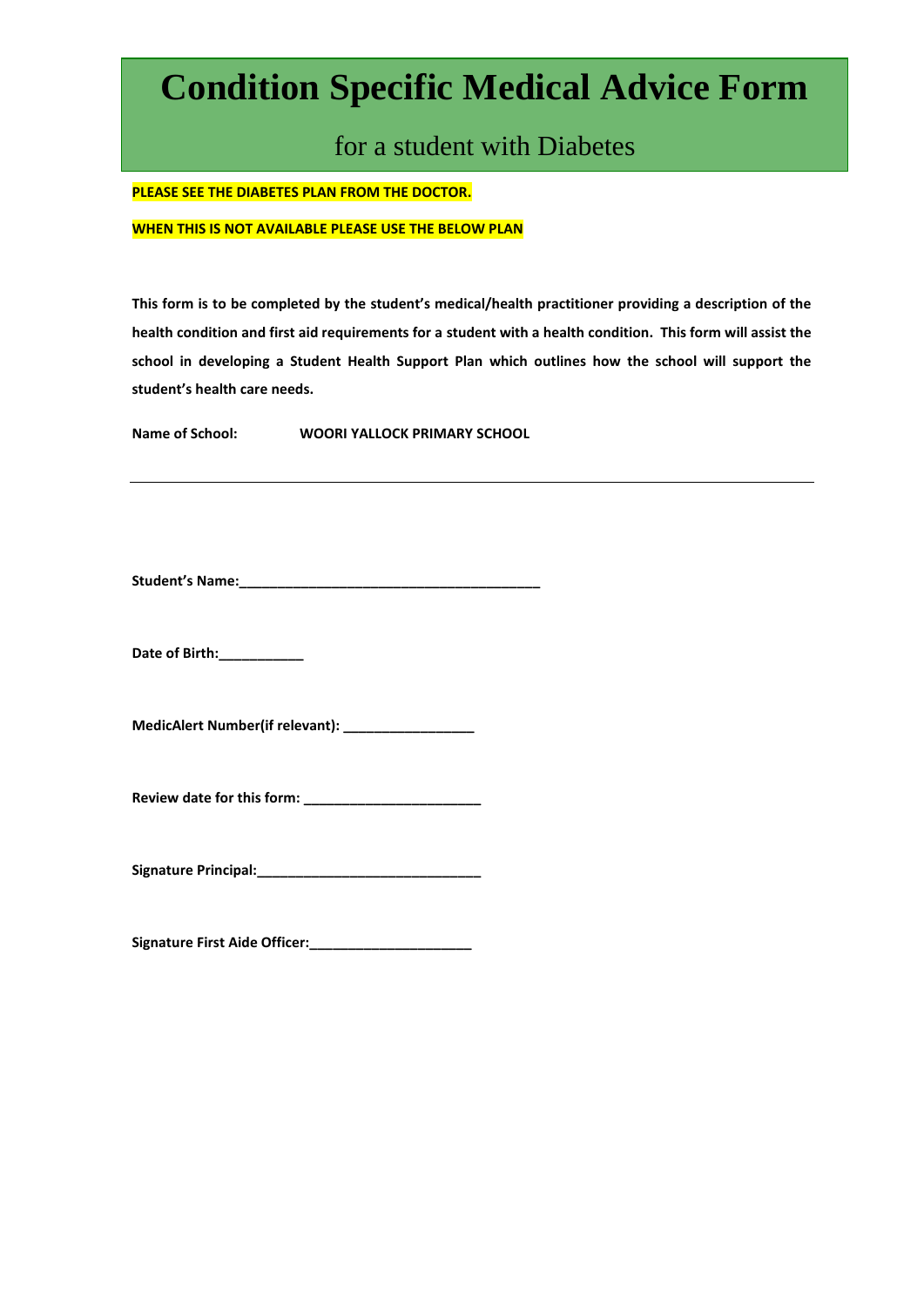|                                                                                                                                                                                                                                                                     | <b>Recommended support</b>                                                        |
|---------------------------------------------------------------------------------------------------------------------------------------------------------------------------------------------------------------------------------------------------------------------|-----------------------------------------------------------------------------------|
| <b>Description of the condition</b>                                                                                                                                                                                                                                 | Please describe recommended care                                                  |
|                                                                                                                                                                                                                                                                     | If additional advice is required, please attach<br>it to this medical advice form |
| <b>Diabetes Management</b>                                                                                                                                                                                                                                          |                                                                                   |
| Please provide relevant details in relation to the student's Diabetes<br>management.                                                                                                                                                                                |                                                                                   |
| <b>Student self management</b>                                                                                                                                                                                                                                      |                                                                                   |
| Is this student usually able to self manage their own diabetes care?<br><b>Yes</b><br>No<br>If no, please provide details in relation to how the school should support the<br>student in developing self-management.                                                |                                                                                   |
| <b>Relevant issues</b>                                                                                                                                                                                                                                              |                                                                                   |
| Please outline any relevant issues in relation to attendance at school and<br>learning as well as support required at school.                                                                                                                                       |                                                                                   |
| First Aid - Signs of Hypoglycaemia (low blood glucose)                                                                                                                                                                                                              |                                                                                   |
| Below is a list of observable signs that school staff will look for in relation to a<br>hypoglycaemia. Please provide comment, if required.                                                                                                                         |                                                                                   |
| Mild signs: sweating, paleness, trembling, hunger, weakness, changes in<br>mood and behaviour (e.g. crying, argumentative outbursts, aggressiveness),<br>inability to think clearly, lack of coordination                                                           |                                                                                   |
| Moderate signs: inability to help oneself, glazed expression, being<br>disorientated, unaware or seemingly intoxicated, inability to drink and<br>swallow without much encouragement, headache, abdominal pain or nausea.                                           |                                                                                   |
| Severe signs: inability to stand, inability to respond to instructions, extreme<br>disorientation, inability to drink and swallow (leading to danger of inhaling<br>food into lungs), unconsciousness or seizures (jerking or twitching of face,<br>body or limbs). |                                                                                   |
|                                                                                                                                                                                                                                                                     |                                                                                   |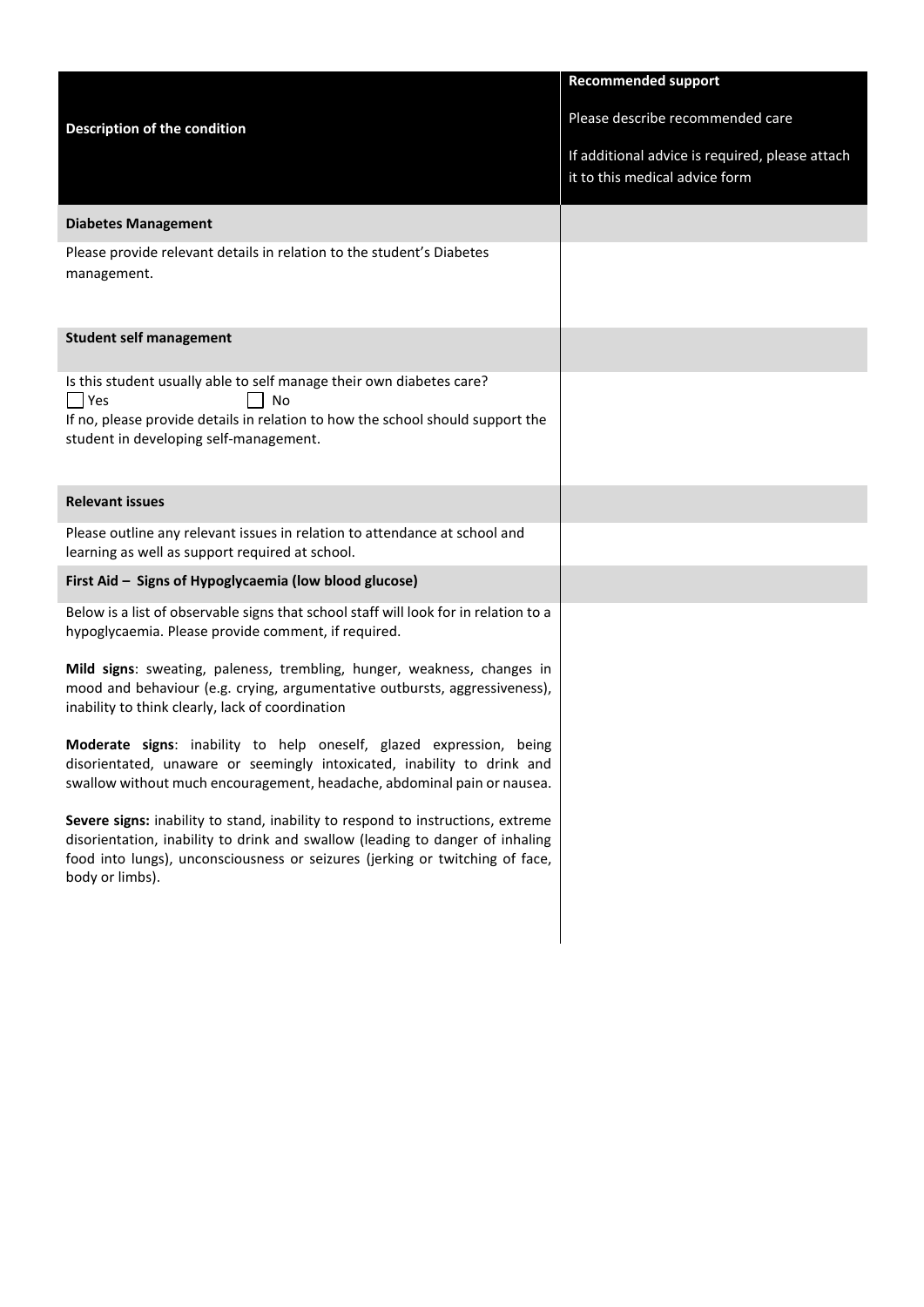## **First Aid – Hypoglycaemia**

The following is the **first aid response that School staff will follow:**

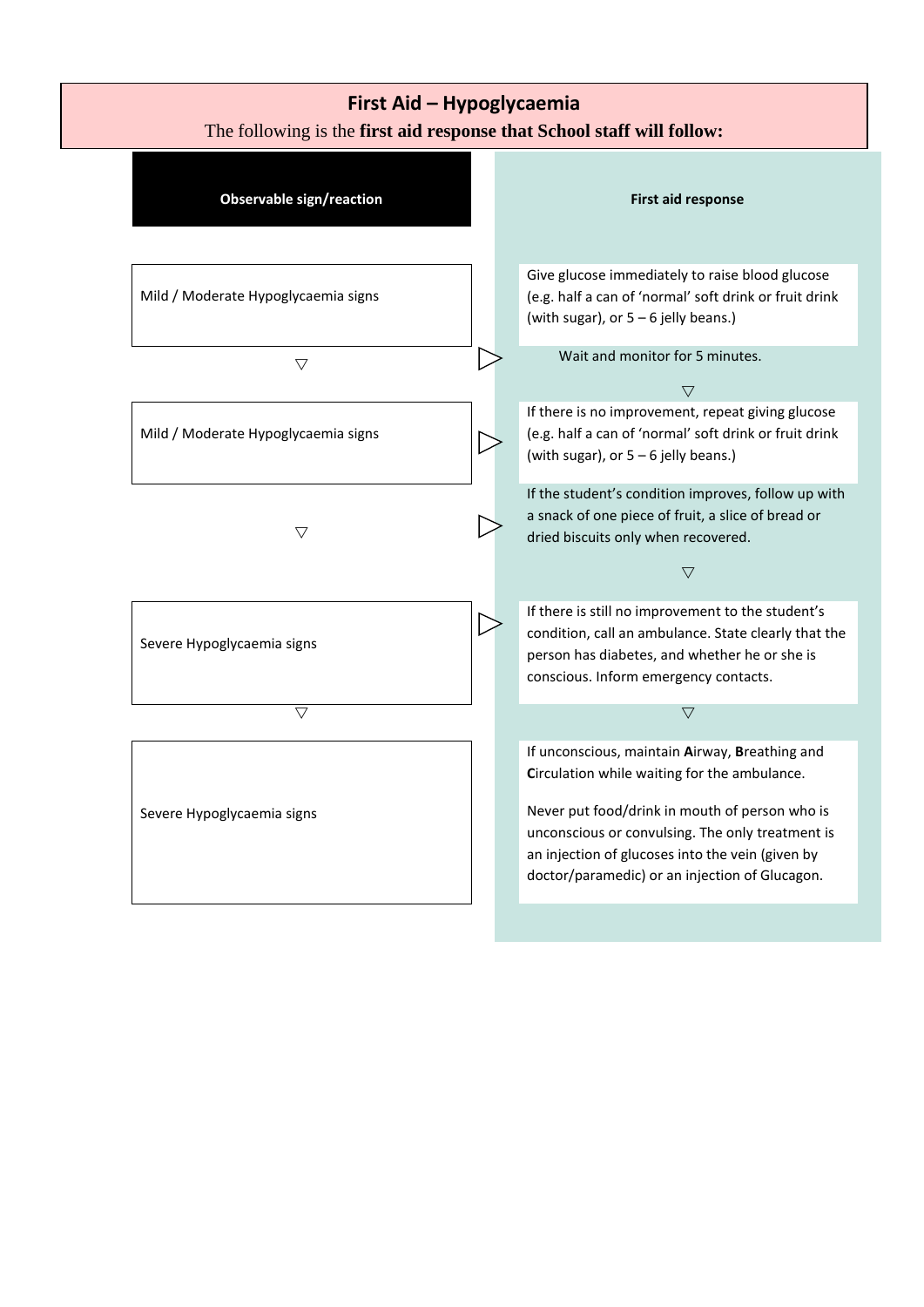## **First Aid – Hypoglycaemia** The following is the **first aid response that School staff will follow:**

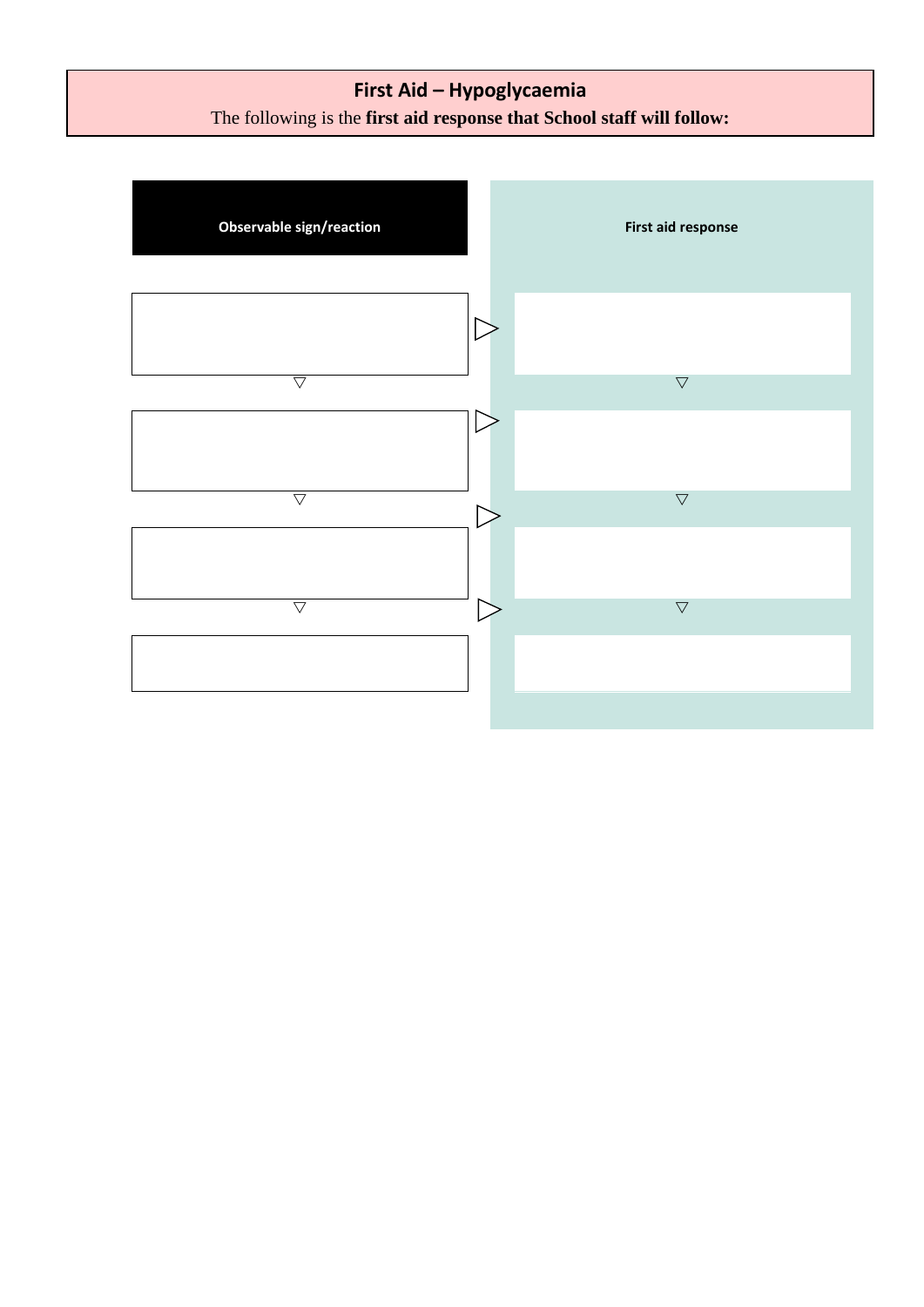|                                                                                                                                                                                                                                                                                       | <b>Recommended support</b>                                                        |
|---------------------------------------------------------------------------------------------------------------------------------------------------------------------------------------------------------------------------------------------------------------------------------------|-----------------------------------------------------------------------------------|
| <b>Description of the condition</b>                                                                                                                                                                                                                                                   | Please describe recommended care                                                  |
|                                                                                                                                                                                                                                                                                       | If additional advice is required, please attach<br>it to this medical advice form |
| First Aid - Signs of Hyperglycaemia (High blood glucose)                                                                                                                                                                                                                              |                                                                                   |
| Below is a list of observable signs that school staff will look for in relation to<br>Hyperglycaemia. Please provide comment, if required.                                                                                                                                            |                                                                                   |
| Sings for this condition will emerge over two or three days and can include:<br>frequent urination<br>excessive thirst<br>weight loss<br>lethargy<br>change in behavior                                                                                                               |                                                                                   |
| First Aid Response- Hyperglycaemia (High blood glucose)                                                                                                                                                                                                                               |                                                                                   |
| The school will provide a standard first aid response and will call an<br>ambulance if any of the following is observed or reported:<br>Rapid, laboured breathing<br><b>Flushed cheeks</b><br>Abdominal pains<br>Sweet acetone smell to the breath<br>Vomiting<br>Severe dehydration. |                                                                                   |
| Please provide comment, if required.                                                                                                                                                                                                                                                  |                                                                                   |

r, ir requireu Privacy Statement

The school collects personal information so as the school can plan and support the health care needs of the student. Without the provision of this information the quality of the health support provided may be affected. The information may be disclosed to relevant school staff and appropriate medical personnel, including those engaged in providing health support as well as emergency personnel, where appropriate, or where authorised or required by another law. You are able to request access to the personal information that we hold about you/your child and to request that it be corrected. Please contact the school directly or FOI Unit on 96372670.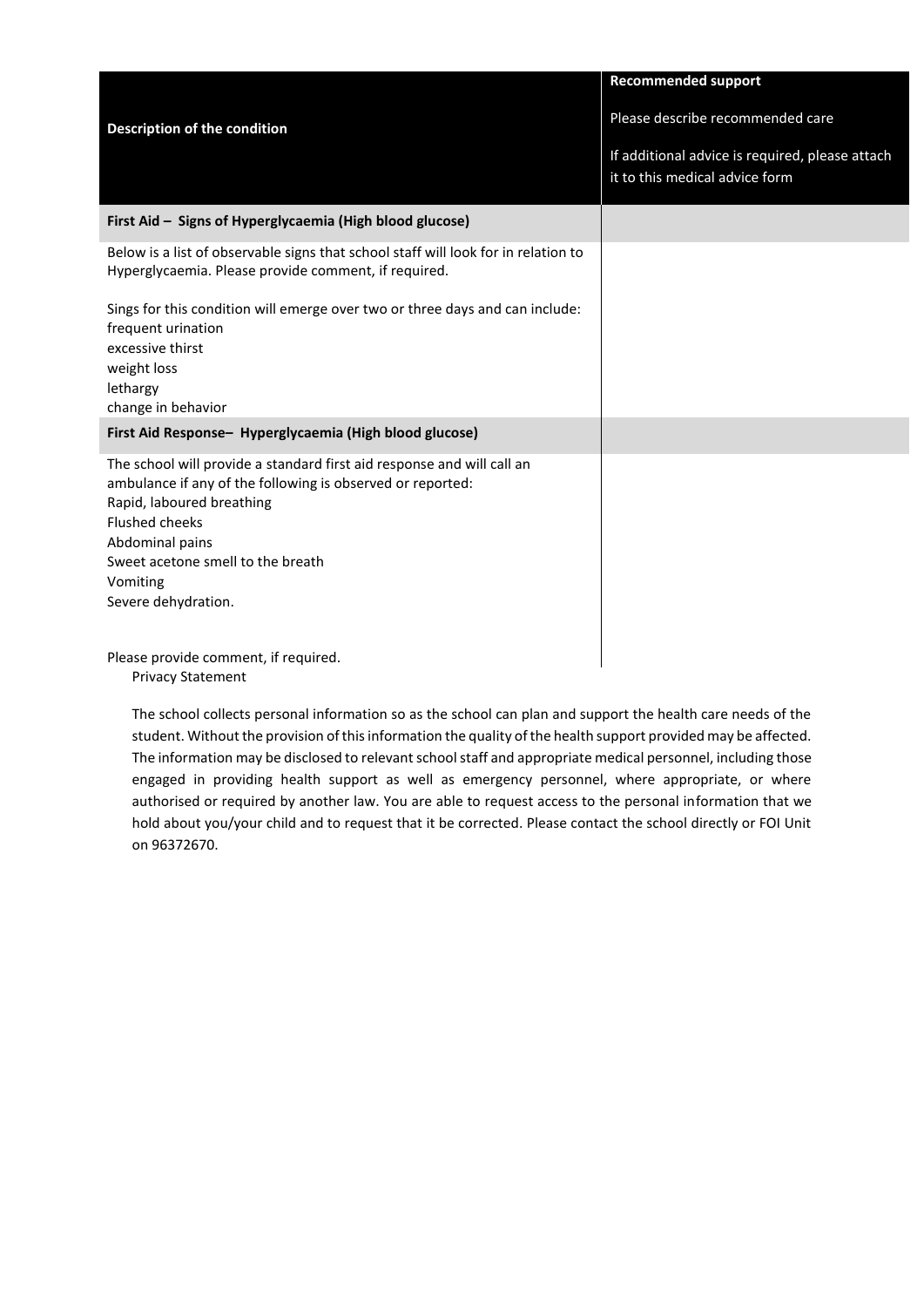| <b>Authorisation:</b>                                |  |
|------------------------------------------------------|--|
| Name of Medical/health practitioner:                 |  |
| Professional Role:                                   |  |
| Signature:                                           |  |
|                                                      |  |
| Date:                                                |  |
| Contact details:                                     |  |
|                                                      |  |
|                                                      |  |
| Name of Parent/Carer or adult/independent student**: |  |

Signature:

Date:

If additional advice is required, please attach it to this form

\*\*Please note: Adult student is a student who is eighteen years of age and older. Independent student is a student under the age of eighteen years and living separately and independently from parents/guardians (See Victorian Government Schools Reference Guide 4.6.14.5).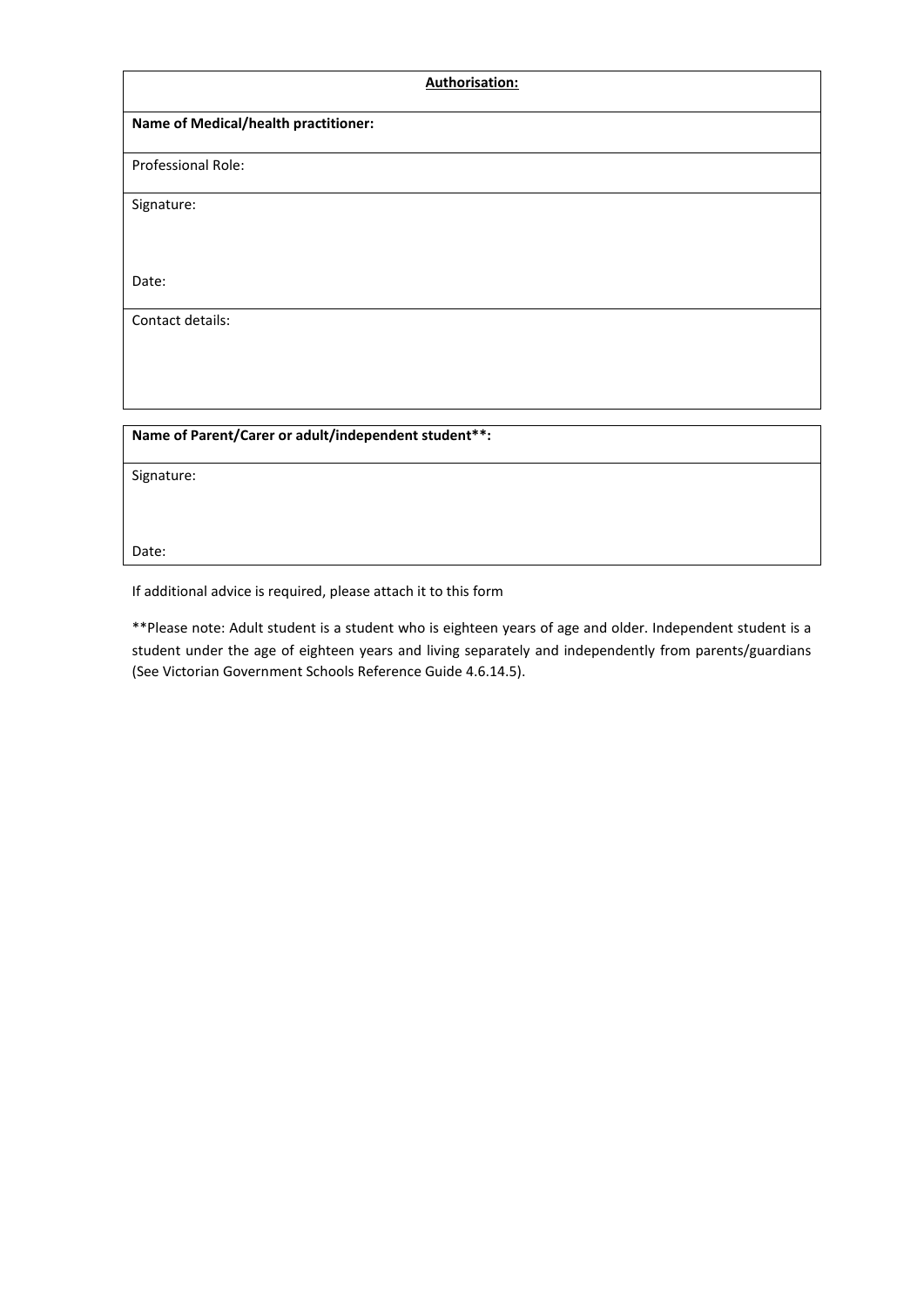# **Condition Specific Medical Advice Form**

# for a student with Epilepsy and seizures

**This form is to be completed by the student's medical/health practitioner providing a description of the health condition and first aid requirements for a student with a health condition. This form will assist the school in developing a Student Health Support Plan which outlines how the school will support the student's health care needs.**

**Name of School: WOORI YALLOCK PRIMARY SCHOOL**

**Student's Name:\_\_\_\_\_\_\_\_\_\_\_\_\_\_\_\_\_\_\_\_\_\_\_\_\_\_\_\_\_\_\_\_\_\_\_\_\_\_\_** 

**Date of Birth:\_\_\_\_\_\_\_\_\_\_\_**

**MedicAlert Number(if relevant): \_\_\_\_\_\_\_\_\_\_\_\_\_\_\_\_\_** 

**Review date for this form: \_\_\_\_\_\_\_\_\_\_\_\_\_\_\_\_\_\_\_\_\_\_\_**

**Signature Principal:\_\_\_\_\_\_\_\_\_\_\_\_\_\_\_\_\_\_\_\_\_\_\_\_\_\_\_\_\_**

**Signature First Aide Officer:\_\_\_\_\_\_\_\_\_\_\_\_\_\_\_\_\_\_\_\_\_**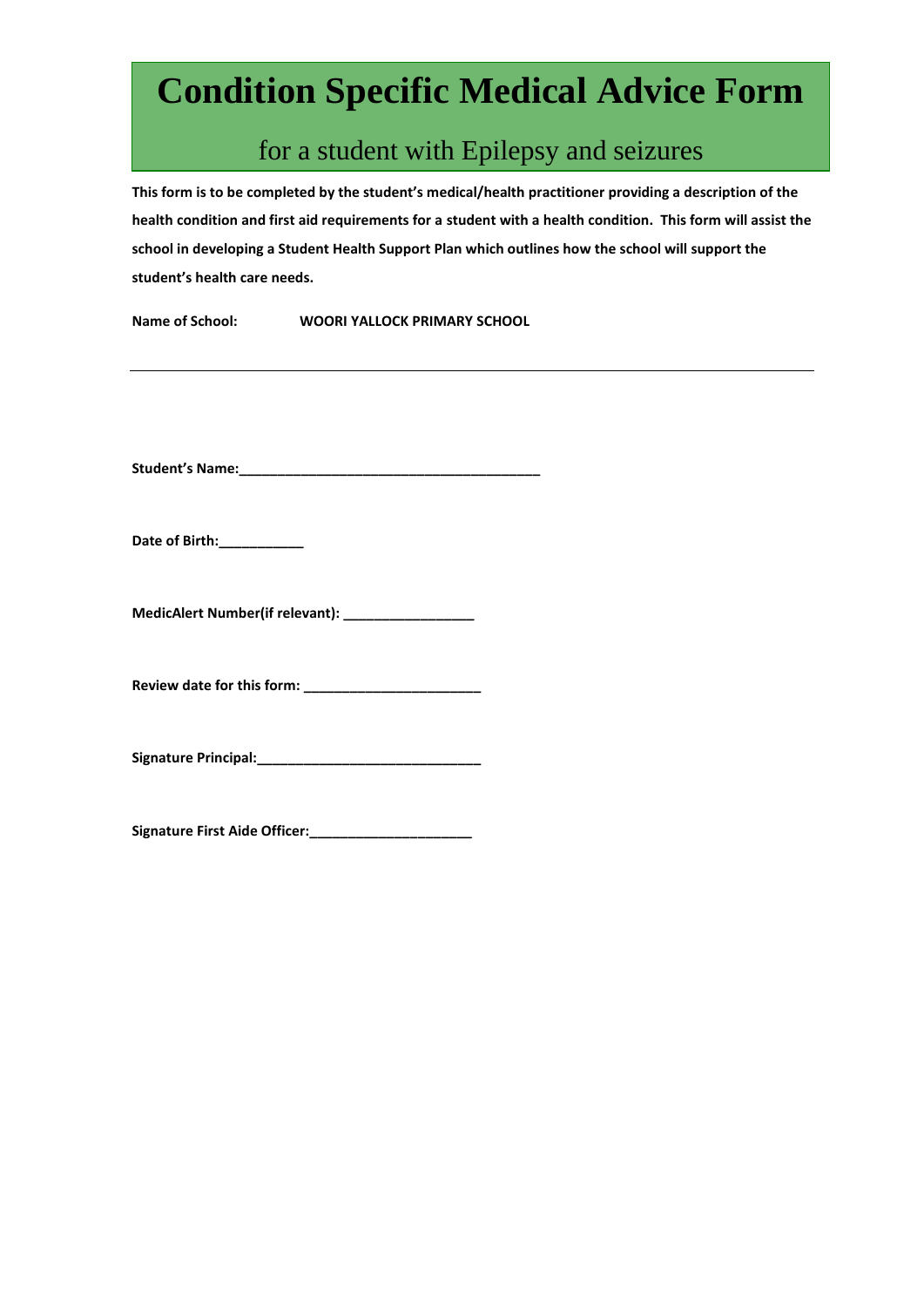|                                                                                                  |                                                                                                 | <b>Recommended support</b>                                       |
|--------------------------------------------------------------------------------------------------|-------------------------------------------------------------------------------------------------|------------------------------------------------------------------|
| <b>Description of the condition</b>                                                              |                                                                                                 | Please describe recommended care                                 |
|                                                                                                  |                                                                                                 | If additional advice is required, please                         |
|                                                                                                  |                                                                                                 | attach it to this medical advice form                            |
| <b>Warning Signs</b>                                                                             |                                                                                                 |                                                                  |
| Can you please outline the warning signs (e.g. sensations)                                       |                                                                                                 |                                                                  |
|                                                                                                  |                                                                                                 |                                                                  |
| <b>Triggers</b>                                                                                  |                                                                                                 |                                                                  |
| Can you please outline the known triggers (eg illness, elevated temperature, flashing<br>lights) |                                                                                                 |                                                                  |
| <b>Seizure Types</b>                                                                             |                                                                                                 |                                                                  |
| Please highlight which seizure types apply:                                                      |                                                                                                 | Please indicate typical seizure<br>frequency and length, and any |
| <b>Partial (focal) seizures</b>                                                                  | Which side of the brain is affected?                                                            | management that is a variation from                              |
|                                                                                                  |                                                                                                 | standard seizure management.                                     |
| <b>B</b> Simple partial                                                                          |                                                                                                 |                                                                  |
| BStaring, may blink rapidly                                                                      |                                                                                                 |                                                                  |
| <b>DOnly part of the brain is involved (partial)</b>                                             |                                                                                                 |                                                                  |
|                                                                                                  | <b>IDPerson remains conscious (simple), able to hear, may or may not be able to speak</b>       |                                                                  |
| Derking of parts of the body may occur                                                           |                                                                                                 |                                                                  |
| <b>DRapid recovery</b>                                                                           |                                                                                                 |                                                                  |
|                                                                                                  | <b>D</b> Person may have a headache or experience sensations that aren't real, such as          |                                                                  |
|                                                                                                  | sounds, flashing light, strange taste or smell, 'funny tummy' These are sometimes               |                                                                  |
| called an aura and may lead to other types of seizures.                                          |                                                                                                 |                                                                  |
|                                                                                                  |                                                                                                 |                                                                  |
| <b>B</b> Complex partial                                                                         |                                                                                                 |                                                                  |
| <b>DOnly part of the brain is involved (partial)</b>                                             |                                                                                                 |                                                                  |
|                                                                                                  | Person staring and unaware. Eyes may jerk but may talk, remain sitting or walk                  |                                                                  |
| around                                                                                           |                                                                                                 |                                                                  |
|                                                                                                  |                                                                                                 |                                                                  |
|                                                                                                  | JधToward the end of the seizure, person may perform unusual activities, eg chewing              |                                                                  |
| movement, fiddling with clothes (these are called automatisms)                                   |                                                                                                 |                                                                  |
|                                                                                                  |                                                                                                 |                                                                  |
| Confused and drowsy after seizure settles, may sleep.                                            |                                                                                                 |                                                                  |
|                                                                                                  |                                                                                                 |                                                                  |
| <b>Generalised seizures</b>                                                                      |                                                                                                 |                                                                  |
| $\boxdot$ Tonic clonic                                                                           |                                                                                                 |                                                                  |
| <b>DNot responsive</b>                                                                           | May be red or blue in the face                                                                  |                                                                  |
| <b>I</b> Might fall down/cry out<br><b>Body becomes stiff (tonic)</b>                            | <b>May lose control of bladder and/or bowel</b>                                                 |                                                                  |
| Derking of arms and legs                                                                         | Tongue may be bitten                                                                            |                                                                  |
| occurs (clonic)                                                                                  | <b>ILasts 1-3 minutes, stops suddenly or gradually</b>                                          |                                                                  |
| <b>DExcessive saliva</b>                                                                         | <b>D</b> Confusion and deep sleep (maybe hours) when<br>in recovery phase. May have a headache. |                                                                  |
|                                                                                                  |                                                                                                 |                                                                  |
| <b>Absence</b>                                                                                   |                                                                                                 |                                                                  |
| Nacant stare or eyes may blink/roll up                                                           |                                                                                                 |                                                                  |
| <b>D</b> DLasts 5-10 seconds                                                                     |                                                                                                 |                                                                  |
| I Impaired awareness (may be seated)                                                             |                                                                                                 |                                                                  |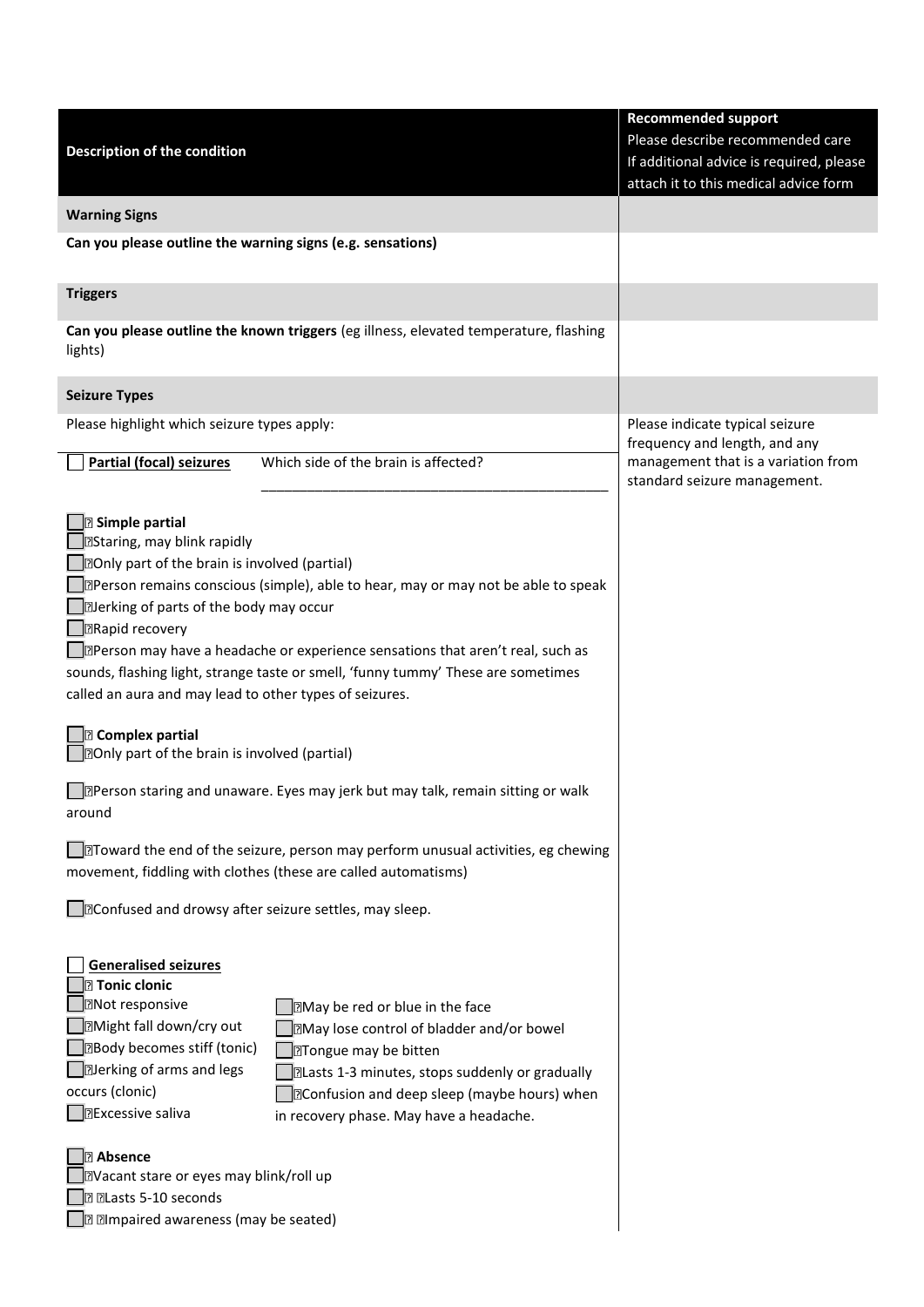|                                                                                    | <b>Recommended support</b>               |
|------------------------------------------------------------------------------------|------------------------------------------|
|                                                                                    | Please describe recommended care         |
| Description of the condition                                                       | If additional advice is required, please |
|                                                                                    | attach it to this medical advice form    |
| Instant recovery, no memory of the event.                                          |                                          |
|                                                                                    |                                          |
|                                                                                    |                                          |
| <b>R</b> Myoclonic                                                                 |                                          |
| Sudden simple jerk                                                                 |                                          |
| May recur many times.                                                              |                                          |
|                                                                                    |                                          |
| <b>Duration</b>                                                                    |                                          |
| How long does recovery take if the seizure isn't long enough to require Midazolam? |                                          |
|                                                                                    |                                          |
| Person's reaction during and after a seizure                                       |                                          |
| Please comment                                                                     |                                          |
|                                                                                    |                                          |
|                                                                                    |                                          |
|                                                                                    |                                          |
| Any other recommendations to support the person during and after a seizure         |                                          |
|                                                                                    |                                          |
|                                                                                    |                                          |
|                                                                                    |                                          |
|                                                                                    |                                          |
|                                                                                    |                                          |
|                                                                                    |                                          |
| Signs that the seizure is starting to settle                                       |                                          |
|                                                                                    |                                          |
|                                                                                    |                                          |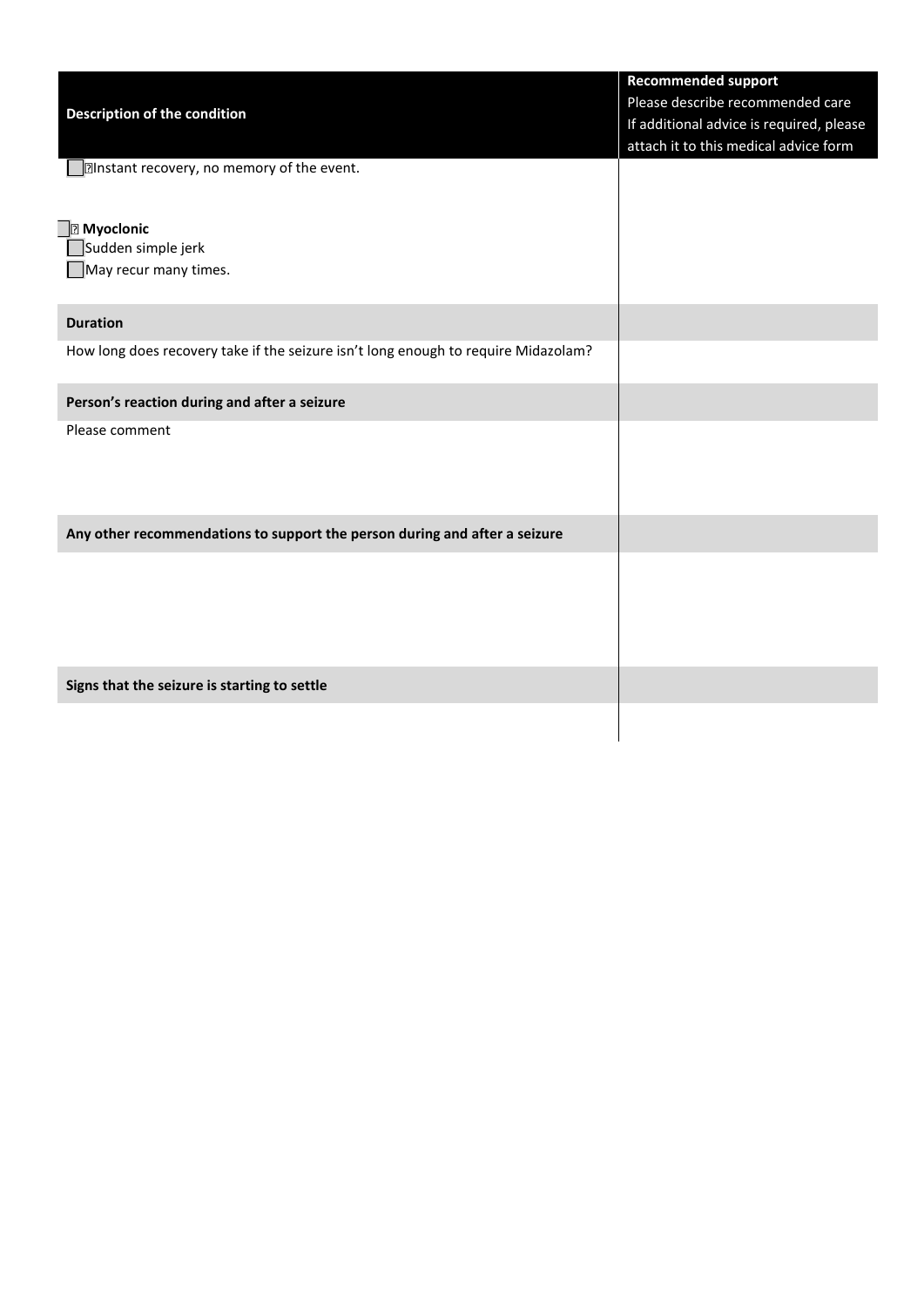## **First Aid - Management of Seizures**

## The following is the **first aid response that School staff will follow**:

(Developed by Children's Epilepsy Program, Royal Children's Hospital)

|              | "Major Seizures"                                                                                                                                                                                                                                                                                                                                                                                                              | "Minor Seizures"                                                                                                         |
|--------------|-------------------------------------------------------------------------------------------------------------------------------------------------------------------------------------------------------------------------------------------------------------------------------------------------------------------------------------------------------------------------------------------------------------------------------|--------------------------------------------------------------------------------------------------------------------------|
|              | Convulsive seizures with major movement manifestations<br>eg: tonic-clonic, tonic, myoclonic, atonic, and partial<br>motor seizure                                                                                                                                                                                                                                                                                            | Seizures with staring, impaired consciousness or unusual<br>behaviour e.g. complex partial seizures and absence seizures |
| $\mathbf{1}$ | Stay calm                                                                                                                                                                                                                                                                                                                                                                                                                     | Stay calm                                                                                                                |
| $\mathbf{2}$ | Check for medical identification                                                                                                                                                                                                                                                                                                                                                                                              | Check for medical identification                                                                                         |
| 3            | Protect the person from injury by removing harmful<br>objects close to them. Loosen any tight clothing or<br>restraints. Place something soft under their head.                                                                                                                                                                                                                                                               | Protect the person from injury by removing harmful objects<br>close to them                                              |
| 4            | Stay with the person and reassure them. Do not put<br>anything in their mouth and do not restrain them.                                                                                                                                                                                                                                                                                                                       | Stay with the person and reassure them                                                                                   |
| 5            | Time the seizure                                                                                                                                                                                                                                                                                                                                                                                                              | Time the seizure                                                                                                         |
| 6            | When the seizure is over, roll the person onto their side<br>to keep their airway clear                                                                                                                                                                                                                                                                                                                                       | If a tonic-clonic seizure develops, follow major<br>seizure management                                                   |
| 7            | Treat any injuries                                                                                                                                                                                                                                                                                                                                                                                                            | Stay with the person and reassure them, they may be sleepy,<br>confused or combative after the seizure                   |
| 8            | Consider if an ambulance needs to be called. An<br>ambulance should be called when:<br>Immediately.<br>Another seizure quickly follows<br>The person remains unconscious after the seizures ceases<br>The person has been injured<br>You are about to administer diazepam or midazolam<br>You are unsure<br>The seizure happens in water<br>The person is pregnant or a diabetic<br>The person is not known to have epilepsy. |                                                                                                                          |
| 9            | Stay with the person and reassure them, they may be<br>sleepy, confused or combative after the seizure                                                                                                                                                                                                                                                                                                                        |                                                                                                                          |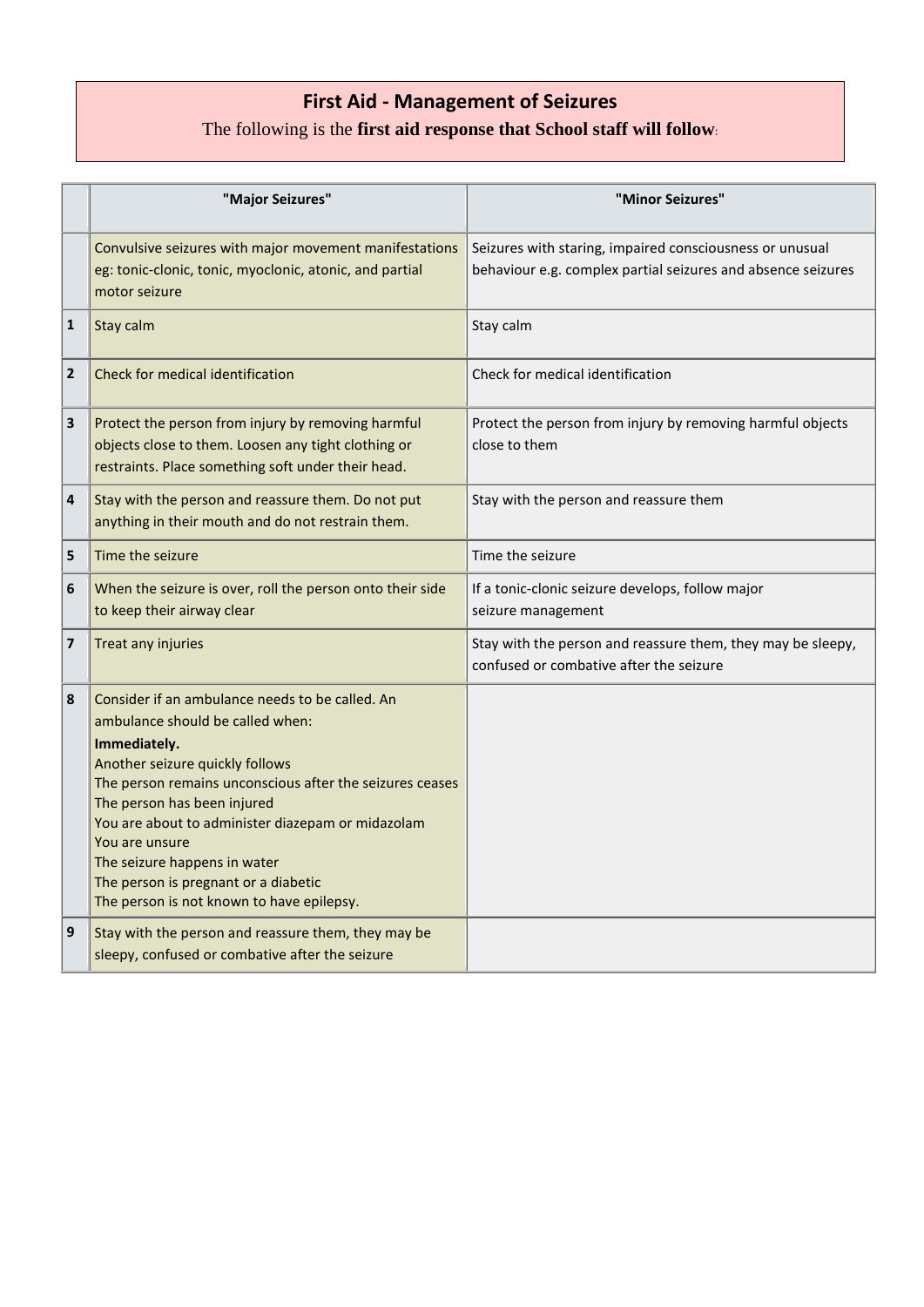### **First Aid - Management of Seizures**

If you anticipate the student will require anything other the first aid response noted above, please provide details, so special arrangement can be negotiated.



#### Privacy Statement

The school collects personal information so as the school can plan and support the health care needs of the student. Without the provision of this information the quality of the health support provided may be affected. The information may be disclosed to relevant school staff and appropriate medical personnel, including those engaged in providing health support as well as emergency personnel, where appropriate, or where authorised or required by another law. You are able to request access to the personal information that we hold about you/your child and to request that it be corrected. Please contact the school directly or FOI Unit on 96372670.